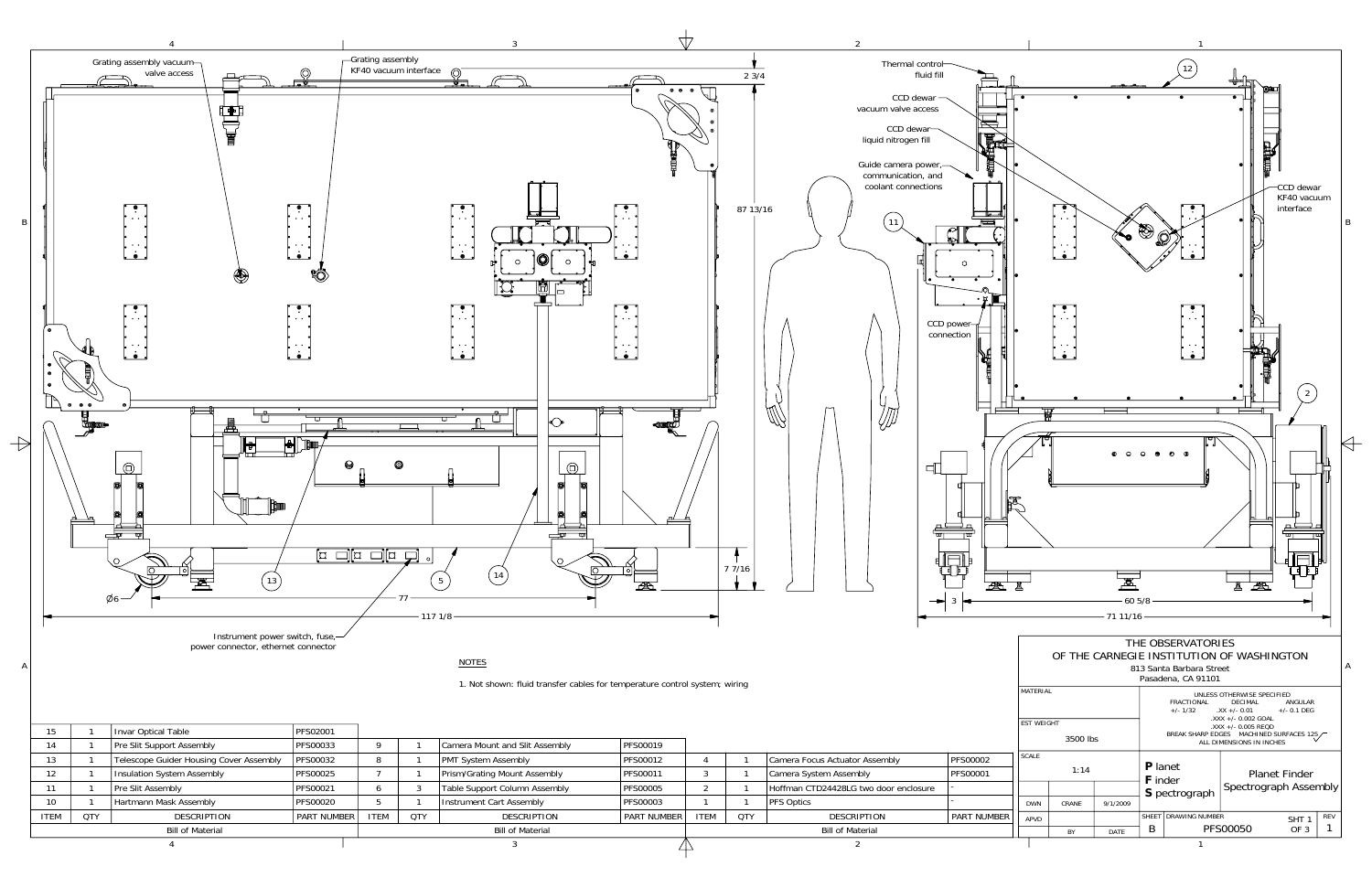

A

B